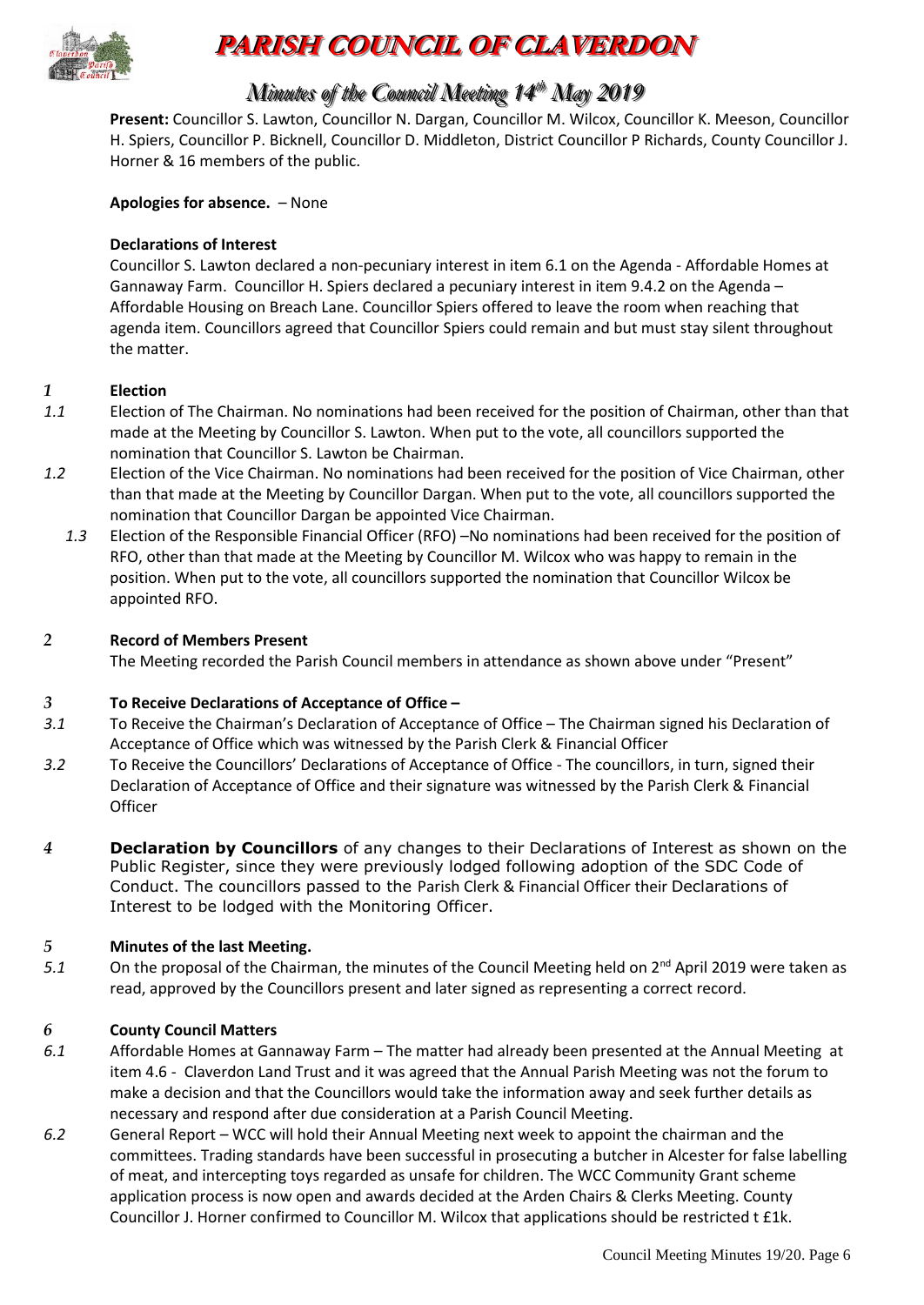- *6.3* A4189 Task Group Carried over to next Agenda
- *6.4* The Green Update on progress of Design Manual Carried over to next Agenda
- *6.5* Turning into DM Hall off A4189 The costs of £27k are £17k in excess of the budgeted amount. The Chairman expressed surprise at the amount when compared to other works. County Councillor J. Horner said it would be useful for him to have an example to challenge the costings given.
- *6.6* Update on how Claverdon can replicate the 30mph secured by Bearley & Wolverton carried over to next Agenda

#### *7* **District Council Matters**

*7.1* District Councillor's Report – District Councillor P Richards similarly advised that Stratford District Council (SDC) would be holding their Annual Meeting on 22nd May where structures would be decided. Very little had happened during Purdah but there were 3 things to update the Meeting upon. 1) Grants – During February there was a motion to support Rural & Urban regeneration via grant scheme. The report has gone to Cabinet where it is hoped that it will be approved and result in Claverdon being able to apply for grants. (2) – No site has been identified for the Gypsy & Traveller Plan yet and District Councillor Richards will advise as soon as he knows. (3) The final updated Site Allocations Plan which is seeking to identify reserved sites across the district, enabling SDC to maintain a 5yr housing land supply should be available in July.

#### *8* **Public Input**

Carol Savage asked whether she would receive an apology from the Chairman on Claverdonmatters and in the Parish News as she believed she had been slandered by him in a posting on Claverdonmatters. The Chairman said "yes". There were no other questions from the Public.

### *9* **Planning.**

- *9.1* Update on previously considered applications.
- 9.1.1 New Barnmoor Cottage, Kington Lane 19/00416/FUL. Two storey extension and alterations to existing dwelling. The planning application was withdrawn on  $1<sup>st</sup>$  May 19.
- 9.1.2 The Old Butchers Shop, The Green 18/02229/FUL & 18/02230/LBC for the alteration and extension to create a first floor 1-bedroom dwelling; alterations to existing dwelling (re-submission of withdrawn application  $18/00205/FUL$ ). The applications were refused by SDC on  $10^{th}$  May 2019.
- 9.1.3 Crown Farm, Henley Road 19/00630/LBC & 19/00629/FUL Construct a small extension to the existing single storey side extension boot room and relocate existing wc window. The planning application was approved by SDC on 10<sup>th</sup> May 2019.

#### *9.2* Applications Responded to Inter-meeting

- 9.2.1 Clover Hill, Langley Road 19/00297/FUL. Proposed installation of a sliding metal gate and associated brick pillars. The Councillors, after being provided with the details and after due consideration agreed that there was no objection to the planning application and the response was submitted on  $24<sup>th</sup>$  April 19.
- 9.2.2 No2 The Green, Claverdon -19/00925/LBC & 19/00924/FUL. Single storey rear extension. The Councillors, after being provided with the details and after due consideration agreed no objection as the response to the planning application.
- 9.2.3 Crown Farm, Henley Road 19/01008/TREE. T1: Fruit 7 in No. (including plum) prune out/reduce regenerated growth approx. up to 1 metre. T2: Willow- reduce/prune out regenerated growth up to 2 metres (to retain crown height approx. 5-6 metres. T3: Pear 2 in No: Reduce/prune out regenerated growth up to 2 metres (to retain height approx. 5 -6 metresT4: Acer: reduce to previous stem growth. T5: Hawthorn: reduce protruding crown branches by up to 2 metres to shape and balance (to retain crown height approx. 4-5 metres). T6: Leylandii: reduce protruding branches up to 1 metre to tidy (to retain hedge of approx. 4-5 metres). The Councillors, after being provided with the details and after due consideration agreed no representation as the response to be made to the planning application on  $16<sup>th</sup>$ April 19.
- 9.2.4 The Post Office, The Green 19/00697/LBC. Internal and external repairs, including repair of lead valleys, repair to timber wall plates, strengthening of rafters, repair of windows, removal of internal tanking, gypsum plaster and plasterboard, repair of lime plaster, removal of flue, replacement of plastic guttering for cast iron guttering. The Councillors, after being provided with the details and after due consideration agreed no objection as the response to the planning application made on 25<sup>th</sup> April 19.
- 9.2.5 The Laurels, Henley Road 19/01100/TREE. G1 - sycamores - Reduce to 4metres T1 - yew - Reduce by up to 1metre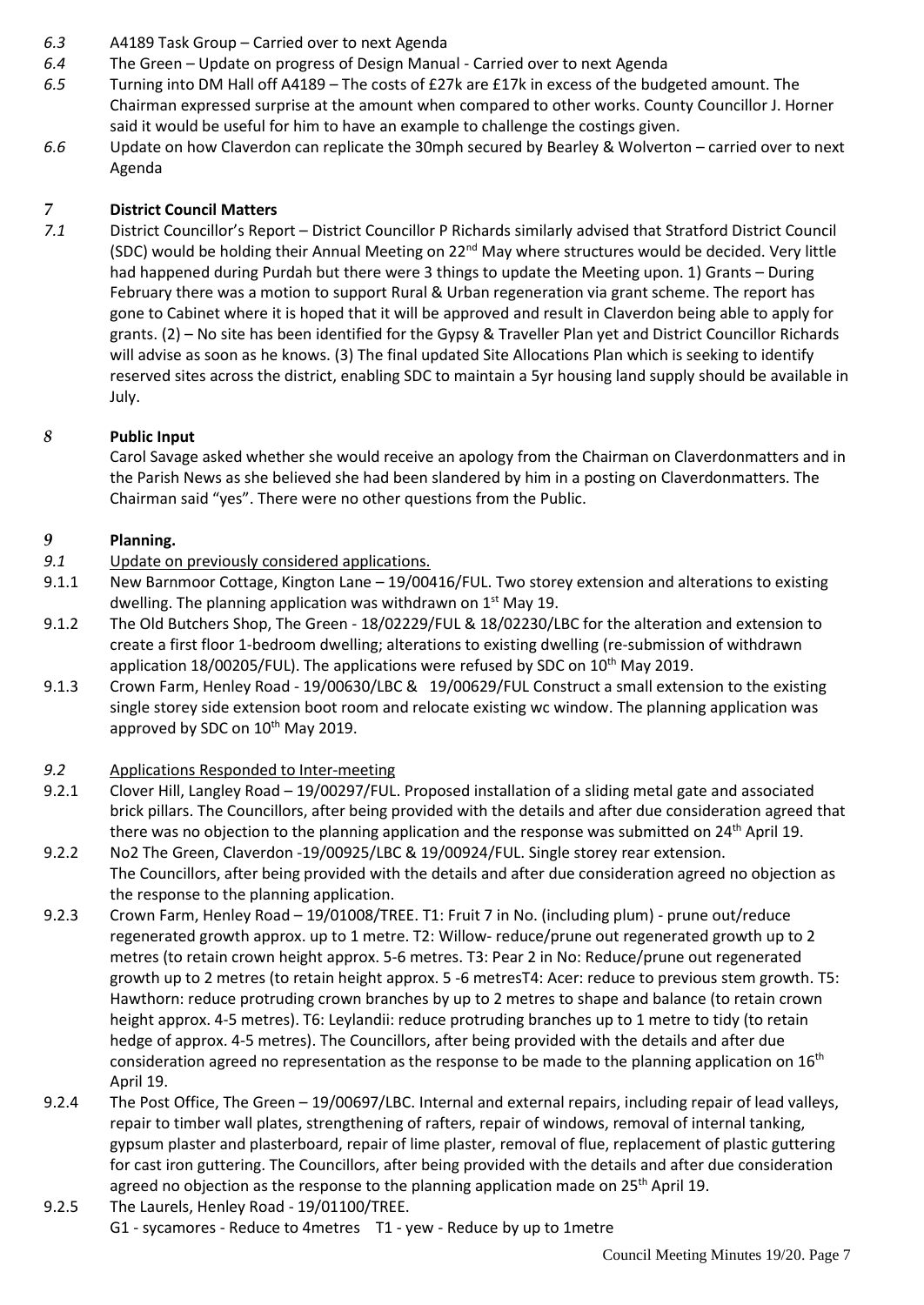- T3 horse chestnut Reduce by 4metres T4 holly Reduce by up to 2metres
- G5 beech x4 Remove T6 sycamore Crown thin by 15%
- T7 beech Crown thin by 15% G9 holly x4 Reduce by up to 1metre
- T10 Remove dead tree T11 laurel Remove
- T12 holly Remove T14 sycamore Reduce by 3-4 metres
- T15 ash Remove T17 Remove dead tree

 The Councillors, after being provided with the details and after due consideration agreed to object to the application on the basis that the tree removal was significant and in a conservation area and would adversely impact the street scene. The response was made on 30<sup>th</sup> April 19.

#### *9.3* Applications for Discussion at this meeting

- 9.3.1 Holly Cottage Yarningale Common 19/00761/OUT. Demolition of existing kennel and cattery building and erection of single-storey dwelling. The Chairman said he knew the applicant and had sympathies due to the declining kennel business and the change in the market to dog walkers and sitters. The original license had been restricted. The applicants have tried to sell the business. The Chairman asked for decisions from Councillors. Councillor M. Wilcox had grave concerns as it is greenbelt and previous applications for the development of camp sheds on Yarningale Common were not supported and there should be consistency and was not in favour. Councillor Bicknell as a resident on Yarningale Common had no objection. Councillor D. Middleton was sympathetic to replacement of commercial buildings as it would tidy up what was there. Councillor Meeson has sympathies but as it was Green belt and would set a precedent, objected. Councillor Dargan understood that nothing was going to happen in its current form and was supportive of a change in use. Councillor Spiers agreed with councillors Dargan and Middleton and if it was an agricultural building believed it would be allowed, and therefore would support the application. The Chairman asked for a seconder which was provided by Councillor N. Dargan. The Chairman recorded 5 councillors in favour and two against the application.
- 9.3.2 9 Morgan Close, Norton Lindsey 19/01142/FUL. Construction of boundary fence. The Councillors, after being provided withal the details and after due consideration had no objection to the planning application
- 9.3.3 Reddinghurst, previous Livestock Transport Depot, Langley Road 19/00931/VARY. Variation of condition on 17/01320/FUL to replace proposed air source heat pumps with ground source heat pumps (condition 9: air source heat pumps) relating to Proposed basements to Plots 2 and 3 only, no changes to Plots 1 and 4. (Wider revised scheme for erection of four dwellings and change of use of land for equestrian purposes approved under application 16/03903/FUL). The Clerk explained that the levels drawing that should have been provided in hard copy was missing for the information she had been sent by SDC. SDC have agreed to send the hard copy to The Clerk. The Chairman advised that the levels drawing was needed to enable a decision and therefore the matter was deferred, and discussion would be on-line to facilitate a decision once the plan was received.
- 9.3.4 Arden Park Farm, Manor Lane 19/01051/COUQ. Prior approval notification for the change of use of agricultural building into 1no. dwelling including associated operational development under Class Q(*b).* The Councillors, after being provided withal the details and after due consideration had no objection to the planning application.
- 9.3.5 Extra Care Housing in Claverdon County Councillor Horner explained that extra care housing was a halfway position on the care scale. Claverdon Benefice Association has 15 houses by the Church Centre with a waiting list of 41 residents, of which 18 are classified as urgent. There is clearly a need for further homes and preferably near the surgery. County Councillor Horner had requested Tim Willis -Extra Care Housing Lead for Warwickshire County Council to attend the Meeting to pass on his experience in progressing extra care housing projects. Tim Willis explained that people wanted to avoid residential care and either stay in their own home with more care or be in a housing environment with access to 24/7 care. There was evidence that those in residential care were often left in bed too long and commenced a decline as soon as they entered that system. His experience on other projects such as Harbury had provided useful insight in what worked best once a need had been identified. In 2013 a need had been identified for 32 units in Claverdon. Each model had to be bespoke and required community involvement to be effective along with suitable services for the elderly. Councillor D. Middleton asked about the service costs for this type of care. Tim explained that the costs would depend on the services provided and the features of the model. County Councillor Horner explained that the 15, 1-bedroom Benefice bungalows needed refurbishing and demand was coming from various areas for more accommodation and wanted to inform the Parish Council that there are discussions with landowners which may lead to a possible site being identified. The Chairman confirmed that there was no decision to be made by the Parish Council but there was clearly a need for a steppingstone to 2-bedroom accommodation.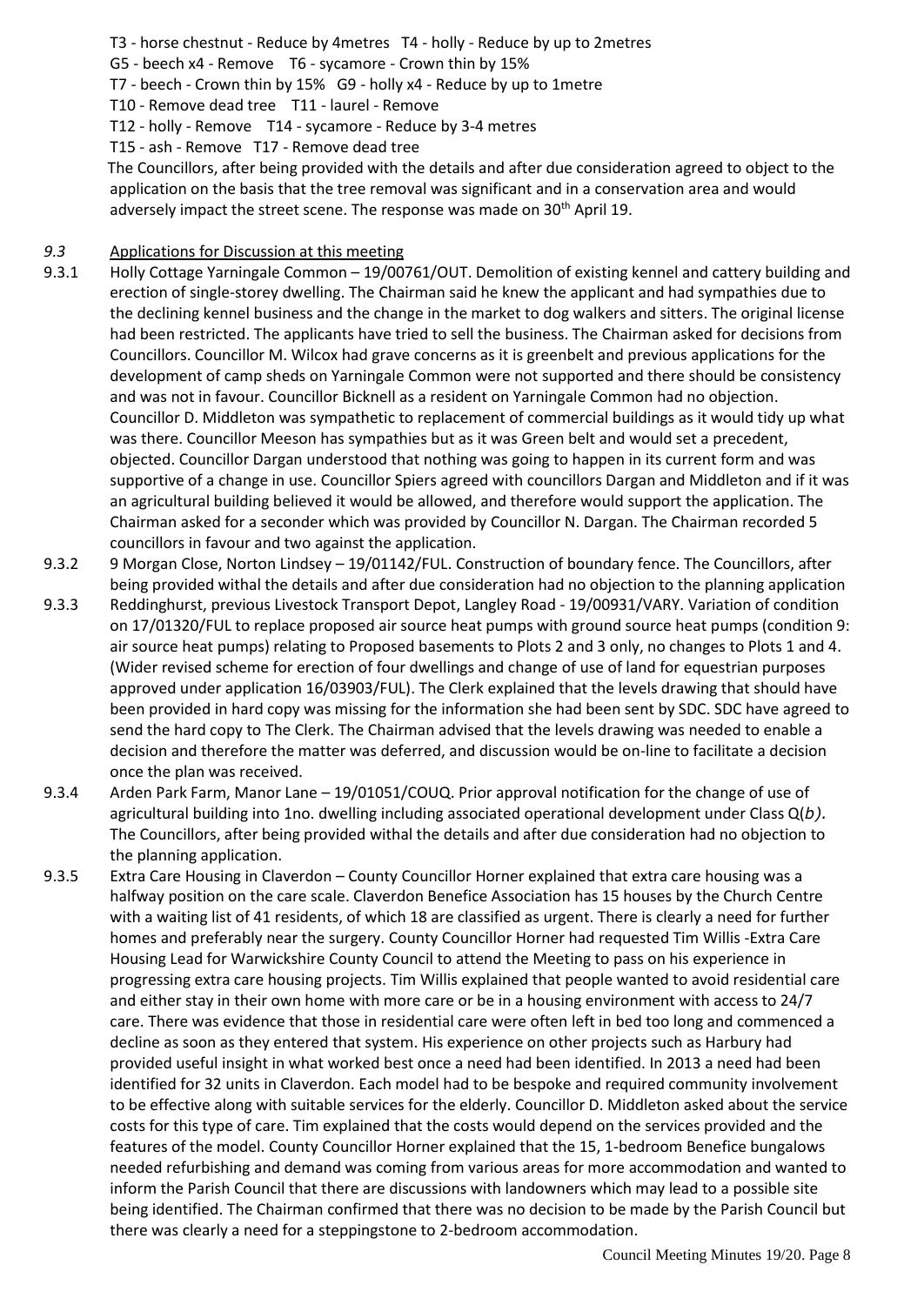#### *9.4* Other Planning Issues

- 9.4.1 Field off Henley Road A4189 between Kington Lane & Glenhurst Farm. The Enforcement Officer awaits the findings of the Council Tree and Forestry Officer who is to undertake a site visit and make her recommendations. The WCC report in respect of the importance of the hedgerow has been provided to SDC but is undisclosed at present.
- 9.4.2 WRCC Sarah Brooke Taylor. Rural Housing Enabler WRCC. Initial review of a proposal for affordable housing on Breach Lane. Sarah Brooke Taylor explained that the 2017 Housing Survey identified needs for more affordable housing. WRCC have been in discussion with a landowner in Breach Lane to provide affordable housing and introduced Neil Gilliver who presented a scheme to the Parish Council for 18 properties on Breach Lane constituting 12 affordable homes and 6 local market homes. All 18 homes would be under a S106 Agreement for local connections in perpetuity. 3 of the affordable homes would be under shared ownership, and 9 for rent. The 6 local market homes would constitute 2 bungalows, 2 3 bed houses, and 2 4-bed houses. National space standards would be adhered to and thermal efficiency would exceed building regulations. Councillor Middleton asked who decides the nominations. Sarah Brooke Taylor confirmed that SDC policy determines that you can only build what is identified as a need, and not aspiration, and that there had been a survey conducted through the Parish Magazine which supported the need for the 6 local market homes. The Chairman questioned the sizes of the local market homes and the need for discounted housing when it appeared that some could be as large as 2500 square feet and would have a market value of circa £800k. In addition, Councillors wondered whether the local market homes were of a size to enable the funding of the 12 affordable homes and how this proposal fitted with the Neighbourhood Plan. Councillors required more information and to understand the drivers for the scheme including the Housing Needs Survey content. Following a brief discussion Sarah Brooke Taylor said she would like to attend a further meeting to gain an in-principle agreement from the Parish Council and recognised that should this secured there would still need to be community consultation.

#### *10* **Neighbourhood Plan**

To date all queries raised by the Independent Examiner have been answered and the Parish Council have undertaken a fact check of the Examiner's confidential draft initial report. All exchanges will be made public on the SDC website so that the process is open and transparent to interested parties. The Examiner will issue the final report shortly after 16<sup>th</sup> May.

#### *11* **Policing, CLASP & CASE**

- *11.1* Jeff Morris of WCC to meet with CASE to resolve the queries raised over the ANPR signs.
- *11.2* The Internal Audit report included reference to the Parish Council involvement with CASE and the ANPR cameras. After discussion the Councillors agreed that the Parish Council agenda should routinely include a report from CASE to update on adherence to legal requirements, ICO certification, any issues or instances which needed to be logged, successes or complaints etc. In addition, Councillor Wilcox requested that residents be given the opportunity, whether through a forum or meeting to be able to express concerns and ask questions about the cameras and provide feedback, possibly via a questionnaire. Councillors supported this approach.

#### *12* **Recreation Field**

- *12.1* The Sport England application has progressed to the final stage & they have provided the documentation and draft legal Agreement associated with the grant of £70k. The documents will be circulated to Councillors and will be for consideration at the June Parish Council Meeting.
- *12.2* WALC Community Grant towards the play area An update is waited from WALC on the success of the application.
- *12.3* Proposed New Play area Review by Councillors of the feedback following the exhibition given by the prospective providers, along with costs provided for the schemes. Appointment of 2 Councillors to review the Play Area proposal and costs and to meet with the volunteer group headed by Emma Foulerton and update at the next Parish Council meeting.
- *12.4* Final costs need to be determined for the asbestos removal from the pavilion, the groundwork and the cost of the extension & refurbishment of the pavilion. Sport England require 3 like for like quotes to be presented to them and the Chairman confirmed he is obtaining a third quote.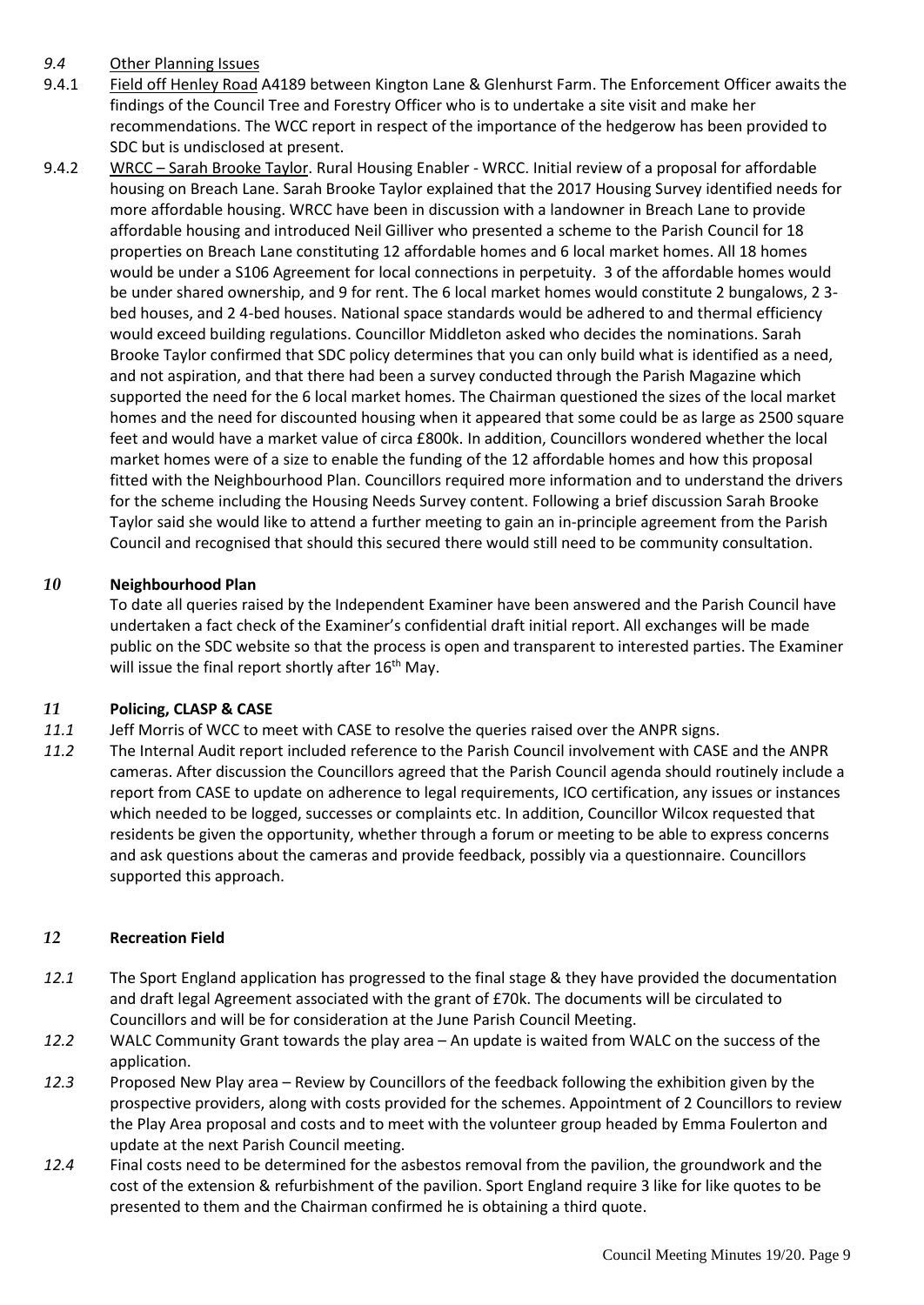*12.5* The reclaiming of VAT on the pavilion refurb is complicated and The Clerk has had no response from the Written Enquiries Team of Customs & Excise. Following a brief conversation with the Auditor, The Clerk requested that to expedite the matter, that the Parish Council agree that professional advice is sought from the Auditor as to the correct way to secure reimbursement of the VAT on the pavilion and play area. Councillors agreed that the Clerk seek professional help.

## *13* **Footpaths /Bridlepaths**

- *13.1* The Boys Club Field The Clerk has written twice to Ambition/UK Youth and once to their professional advisors, George F White since Claverdon Parish Council made their offer. A response is promised but still awaited.
- *13.2* Bridleway from Wolverton & Gannaway which exits at the Maggot Farm. Responsibility for the maintenance is being ascertained.

#### *14* **Yarningale Common**

- *14.1* Potholes on the Access to the car park & The Homestead. Further correspondence has been received from the owners of the Homestead and after consideration by Councillors, the Parish Council will not consider any change to the existing deeds for access.
- *14.2* Draft Biodiversity Management Plan for Yarningale Common. The meeting at site between the conservationists, the ecologists, Yarningale Common residents & the Parish Council is to be on to be on 16<sup>th</sup> May. Nothing can be progressed in respect of the Biodiversity Management Plan until the outcome of that meeting on the existence and protection of glow worms.

#### *15* **Dorothea Mitchell Hall**

*15.1* New Notice Board **–** delivery is expected within a week.

#### *16* **General Other matters including any arising from Earlier Meetings and not already covered.**

- *16.1* Claverdon K6 Telephone Kiosk. S171 Application form requires completion to secure the license to remove the kiosk. A meeting will be arranged with Peter Morgan & David Hunt to review the form and the work to be undertaken. The Councillors will decide on the best outcome for the Kiosk once all the costs are known.
- *16.2* Any Other Business.
- 16.2.1 Mowing Councillors highlighted areas missed at High Croft and on the Green by the forge. Clerk to contact mowing contractors.

#### **17.0 Post Received**

## **Meeting 14 May 2019 – Correspondence**

# **17.01 Alcester Police North SNT. Latest Weekly Report. 31st March 2019**

The Police report shows no instances for Claverdon.

- **17.02 Dead/Dangerous Tree Notification 19/00917/DDT Claverdon Church Centre** Dead & dangerous tree notification for removal of an elm tree at the Church Centre
- **17.03 Alcester Police North SNT. Latest Weekly Report. 7th April 2019** The Police report shows no instances for Claverdon.

# **17.04 Email from John Horner - Annual Report**

John Horner's annual report which will be published in the Parish News.

## **17.05 Alcester Police North SNT. Latest Weekly Report. 14th April 2019**

Anti-Social Behaviour. Langley Road, Claverdon. Report of door to door seller using aggressive selling techniques. Caller concerned for the vulnerable in the area. 11a, Wednesday 10<sup>th</sup> April.

# **17.06 Details from the Last Meeting for the Police & Crime Panel on 22 March 2019**

The email provides the minutes of the Meeting and the PCC Quarterly Report for Oct-Dec 18.

#### **17.07 Details of Speed Checks in Claverdon**

Email received from Mark Simons - Warwickshire Police showing dates and statistics over the last 6 months for the speed checks in Claverdon. Of the 18 occasions, 5 were conducted at the weekends. There were 431 speeding offences recorded on the 18 occasions

#### **17.08 Dead/Dangerous Tree Notification 19/00993/DDT Claverdon Church Centre**

Dead & dangerous tree notification for removal of a second elm tree at the Church Centre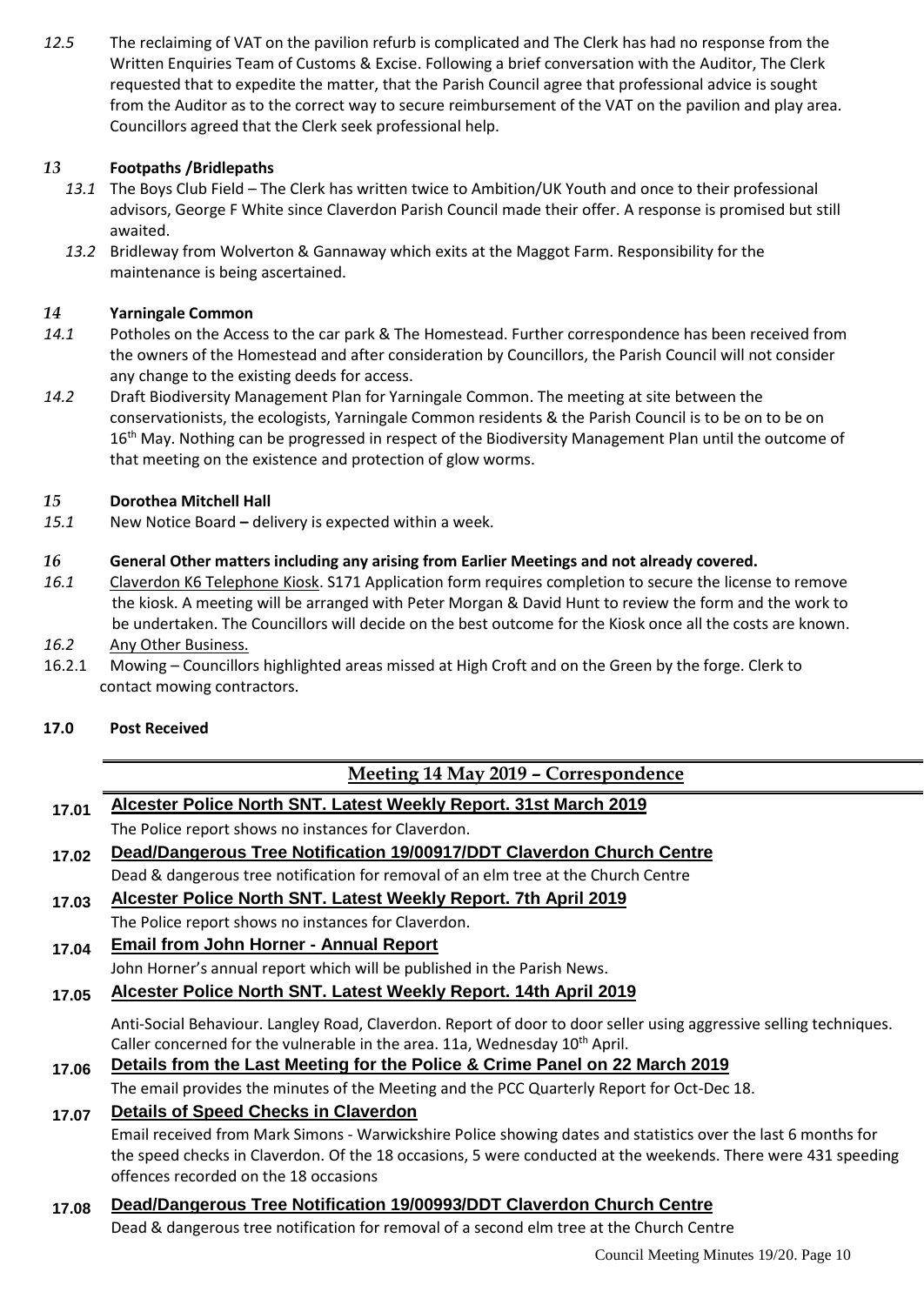### **17.09 Alcester Police North SNT. Latest Weekly Report. 28th April 2019**

Suspicious Circumstances. Langley Road, Claverdon. Caller reporting a van / truck acting suspiciously in the area. The last three letters of the registration number ended in / similar to 'FGO'. No offences disclosed. Full number given to police. 2pm Friday 26<sup>th</sup> April.

#### **17.10 CSW Broadband News -**

The update advises of automatic compensation for broadband users from certain providers

Five UK broadband and landline providers – BT, Sky, TalkTalk, Virgin Media and Zen – who serve around 90% of landline and broadband customers in the UK, will now automatically compensate customers when services do not work and go live dates are delayed. Visit for details -

<https://www.ofcom.org.uk/about-ofcom/latest/media/media-releases/2017/automatic-compensation>

#### **John Horner - Warwickshire County Council 19 March - Response from Chief Constable regarding motion on rural crime**

#### Letter from Martin Jelly QPM providing details of what the Police are doing to address rural crime.

# **17.09 Alcester Police North SNT. Latest Weekly Report. 5th May 2019**

Suspicious Circumstances. Langley Road. Two males seen acting suspiciously in the area. Both seen to go into private gardens then walk off. First male had a beard and was wearing a short grey coat. The second had light coloured hair and beard and was wearing a blue coat with a red stripe. No offences disclosed at the time. 12.45pm Thursday 2<sup>nd</sup> May.

#### **17.1 Alcester Police North SNT. Latest Weekly Report. 12th May 2019**

The Police report shows no instances for Claverdon.

#### **18.0 Finance**

**17.11**

*16.3* After consideration by Councillors & upon the proposal of the Chairman, payments due as listed below, together with the account projection to the end of May 19, were approved by all Councillors present.

| Date      | <b>Item</b>                                                 |             | Current<br>Account |               | Deposit<br><b>Accounts</b> | Total      |
|-----------|-------------------------------------------------------------|-------------|--------------------|---------------|----------------------------|------------|
|           |                                                             | Cheque No   | Deposits           | <b>Debits</b> |                            |            |
| 30 Apr 19 | <b>Balance</b>                                              |             | £28,273.92         |               | £41,128.93                 | £69,402.85 |
|           | <b>Payments for Approval</b>                                |             |                    |               |                            |            |
| 6 May 19  | Pavilion Electricity 22-3-19 to 20-4-19                     | DD          |                    | £15.26        |                            | (E15.26)   |
| 15 May 19 | Water Charges at Pavilion for May 19                        | DD          |                    | £22.80        |                            | (E22.80)   |
| 14 May 19 | April Verges & Lye Green Mowing                             | 2269        |                    | £444.00       |                            | (E444.00)  |
| 30 Apr 19 | Land Registry Fees for Recreation<br>Ground Registration    | 2270        |                    | £60.00        |                            | (E60.00)   |
| 14 May 19 | April net Salary - Parish Clerk                             | 2271        |                    | £667.84       |                            | (E667.84)  |
| 14 May 19 | M Key April Expenses                                        | Amount      |                    |               |                            |            |
|           |                                                             |             |                    |               |                            |            |
|           | Allowance                                                   | £18.00      |                    |               |                            |            |
|           |                                                             |             |                    |               |                            |            |
|           | HP Instant Ink - Ink supply for<br>Printer. 13/3/19-12/4/19 | £14.99      |                    |               |                            |            |
|           | Stationary - Printer paper                                  | £3.25       |                    |               |                            |            |
|           | Mileage Claim for April 19 - 57.8<br>miles                  | £26.01      |                    |               |                            |            |
|           |                                                             |             |                    |               |                            |            |
|           |                                                             |             |                    |               |                            |            |
|           | Total                                                       | £62.25      |                    |               |                            |            |
| 14 May 19 | April Expenses of The Clerk                                 | 2272        |                    | £62.25        |                            | (E62.25)   |
| 14 May 19 | Mowing Recreation Ground - 3 weeks<br>of April              | 2273        |                    | £225.00       |                            | (E225.00)  |
| 8 May 19  | Cricket Club Fees for 2018 Season                           | <b>BACS</b> |                    |               |                            |            |
| 23 Apr 19 | Precept income for first half of 19/20<br>Financial Year    | <b>BACS</b> | £15,000.00         |               |                            | £15,000.00 |
| 8 May 19  | Cricket Club Fees for 2018 Season                           | <b>BACS</b> | £250.00            |               |                            | £250.00    |